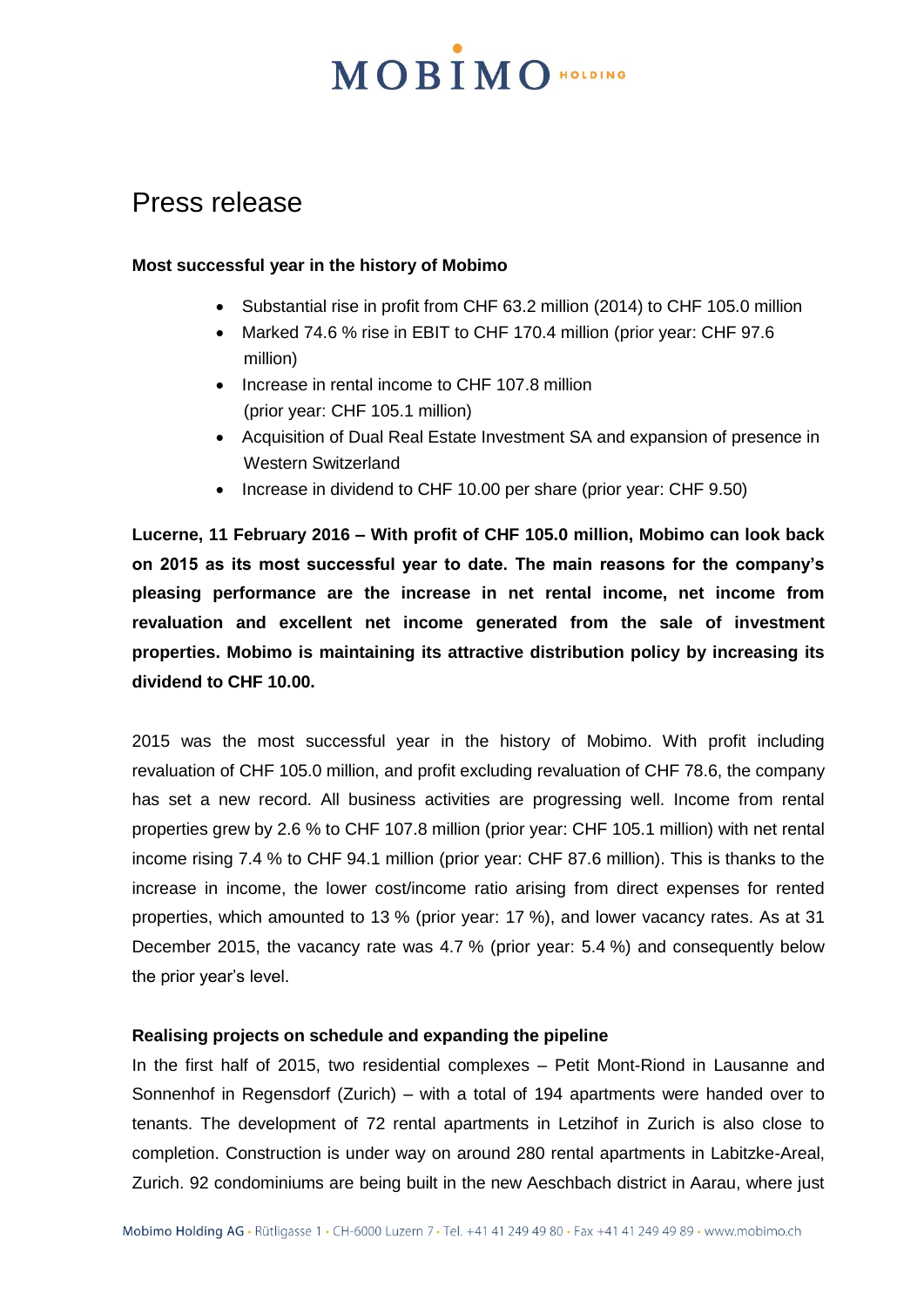under 200 additional rental apartments, business and restaurants will create a new, lively urban district. With the acquisition of Dual Real Estate Investment SA, 25 residential and 2 commercial investment properties with development potential were added to the portfolio. Furthermore, the purchase of an approximately 25,000-m² site in Allaman on Lake Geneva also opens up new development opportunities.

### **Trading properties and investments for third parties well on course**

The trading property business is performing particularly well in the mid-price segment, although this business is significantly less important to Mobimo than before. In the year under review, there were only a few project-related transfers of condominiums recognised in net income. This generated income of CHF 5.5 million, which was significantly below the previous year's level (CHF 24.9 million). Property sales progressed soundly, with projects in Regensdorf and Aarau – totalling 137 condominiums – enjoying a high level of demand, in particular. The increasingly important Investments for Third Parties area carried out work on a number of promising projects in 2015, which will generate income in 2016.

### **Attractive transaction market and net income from revaluation**

Demand in the transaction market was used to sell a number of investment properties, realising considerable gains. The sales generated proceeds of CHF 236.8 million (prior year: CHF 69.0 million) and net income of CHF 63.8 million (prior year: CHF 4.9 million). The average discount rate for revaluation as at 31 December 2015 declined as a result of market conditions to 4.08 % (prior year: 4.39 %), which had a particularly positive impact on residential property valuations. The revaluation of investment properties and of investment properties under construction resulted in net income from revaluation of CHF 34.7 million (prior year: CHF 3.8 million).

### **Finances remain solid**

The Group continues to have solid foundations. The equity ratio as at the end of the year was 42.8 % (prior year: 44.2%) financing costs at 2.46 % are once again below the already low rate of the previous year (2.51 %). Closing 2015 at CHF 222.70, and adjusted for the payment of a dividend of CHF 9.50, the Mobimo share price gained 16.6 % – vastly outperforming the SPI and SXI Swiss Real Estate Index.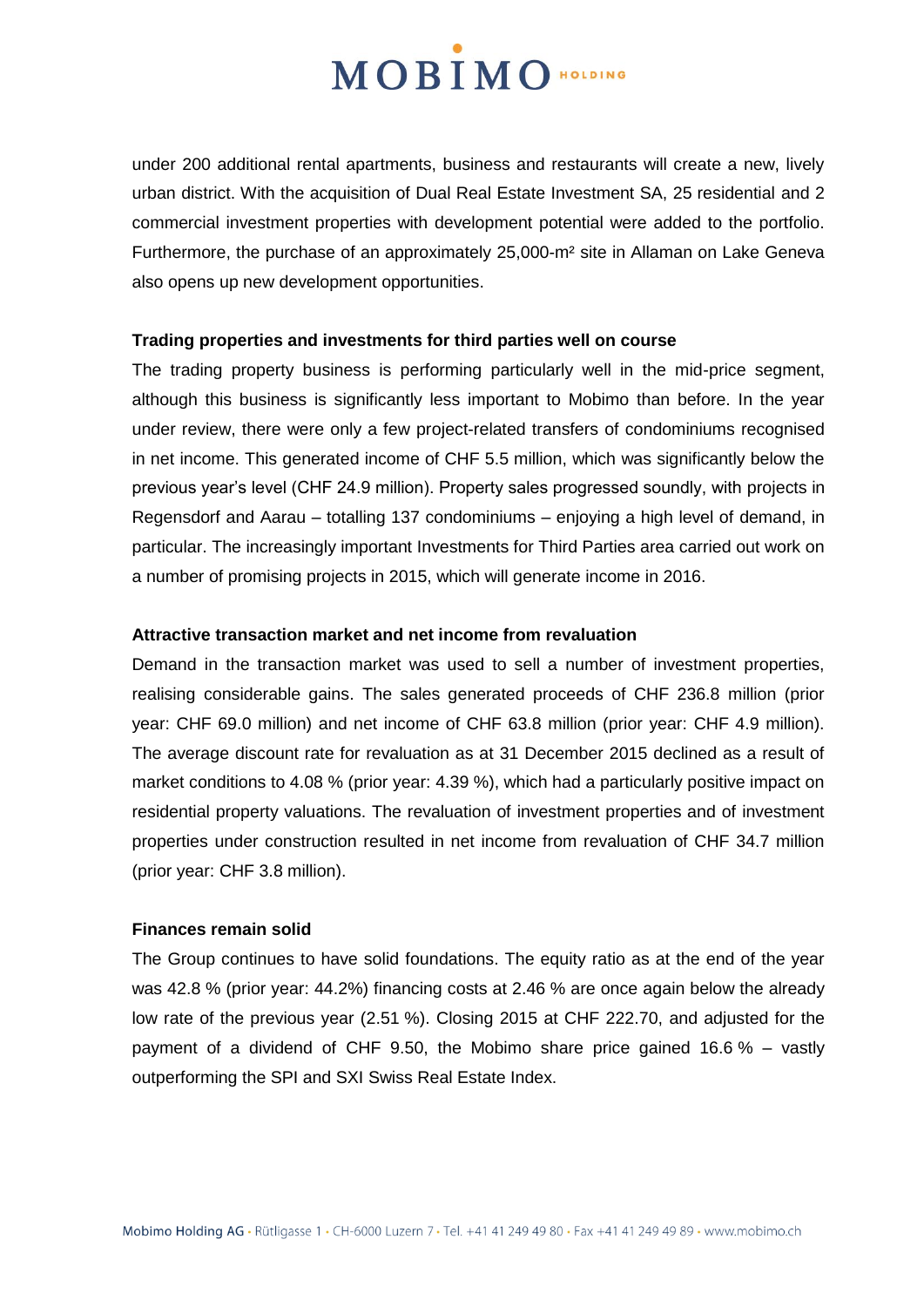#### **Market environment**

The discontinuation of the CHF/EUR exchange rate floor was one of the dominant themes of 2015. Immigration, internal migration towards urban centres and demographic developments continue to influence the real estate sector. Demand for rental apartments and condominiums in urban areas continues unabated. In the area of commercial and industrial rental income, a measure of restraint is evident among market participants when taking up new rentals and re-lettings. Although the Swiss retail sector is being hit by a huge decline in sales, some distinctions have to be made in the market: Mobimo has in the Flon district in Lausanne, for example, some 90,000m² of rentable floor space at its disposal, which, thanks to an attractive mix of retail, residential and gastronomy use, is completely let. Interest in condominium ownership remains intact, particularly in properties in the midprice segment. On the transaction market, institutional investors are intensively seeking investment properties. The prices generated, particularly in the residential property area, were substantially higher than current appraisers' valuations. Demand for services in Investments for Third Parties is correspondingly sound. In this market environment, Mobimo will continue to explore the sale of selected properties it has developed itself wherever there is an opportunity of reinvesting the proceeds in new higher-yielding projects.

### **Outlook**

Mobimo's flexible business model enables it to take advantage of the opportunities arising from the challenging market environment. Due to the persistently high demand for investment properties, the company will continue to review whether to sell selected properties in the future. At the same time, Mobimo will harness opportunities, such as the acquisition of Dual Real Estate Investment SA. The Board of Directors and Executive Board continue to assess the outlook for the Group's future as being positive. They strive to meet the expectations of shareholders over the short, medium and long term. This includes the continuation of the attractive and stable dividend policy.

### **Stronger Board of Directors and Executive Board**

At the General Meeting at the end of March 2015, Peter Barandun, CEO and Chairman of the Board of Directors of Electrolux AG, was elected as the successor on the Board of Directors to Paul Rambert, who has now reached retirement age. On 1 April 2015, Marc Pointet was appointed to the Executive Board in his role as Head of Mobimo Suisse Romande. His appointment to the Executive Board underlines the importance of western Switzerland to the Mobimo Group.